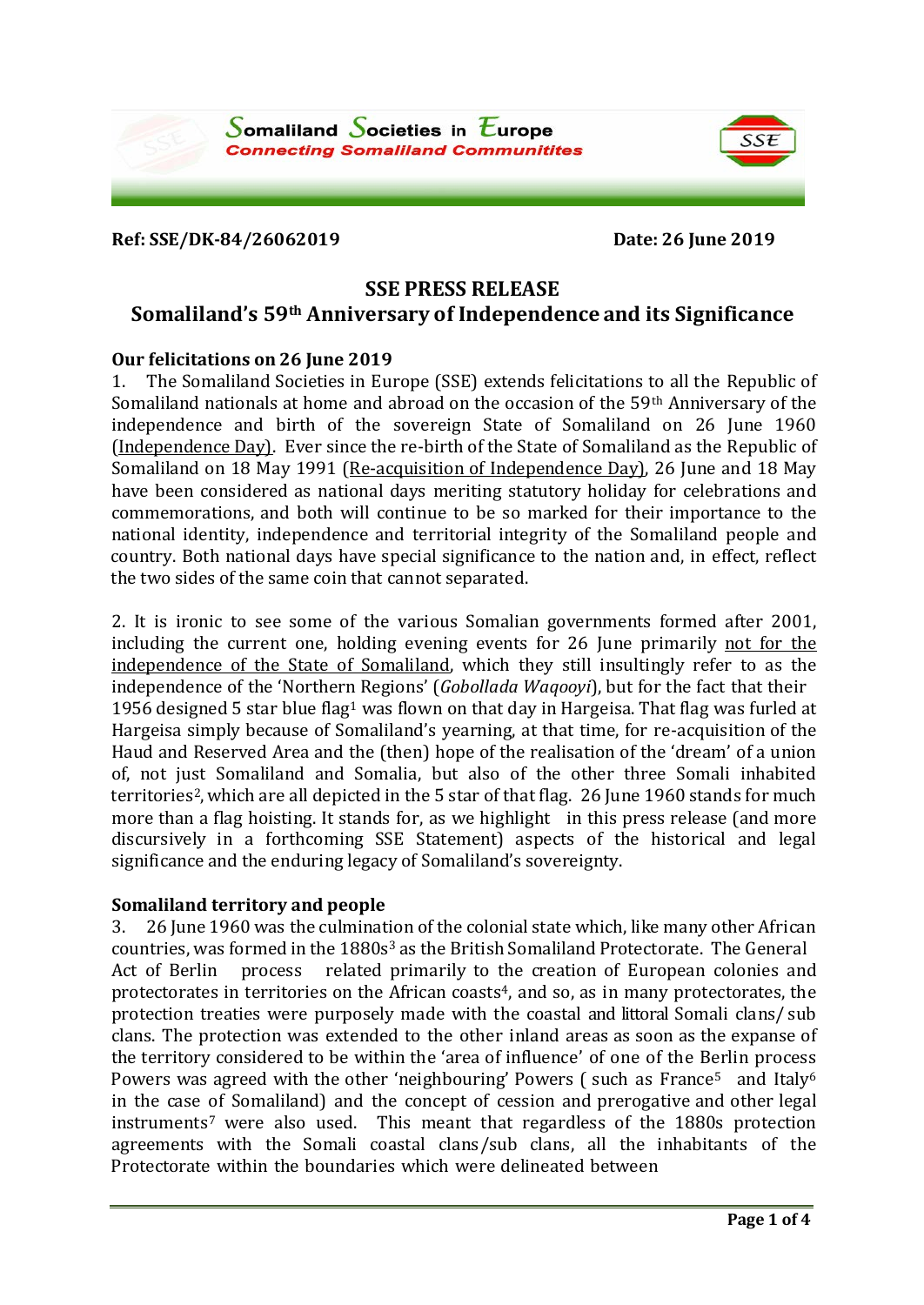1889 to 18978 acquired the status of British Somaliland Protected persons**.** Likewise, and contrary to some misrepresentation<sup>9</sup>, the Royal Somaliland Proclamation of the end of protection or independence did not simply address the protection treaties but also covered the other means by which the protection was extended to the whole of Somaliland, and Conference of Elders requested by the British to be held in May 1960<sup>10</sup> was indeed attended by all the traditional elders from the six principle districts of the country.

# **The sovereign State of Somaliland**

4. In the colonial period*, 'the territories as colonially defined acquired a personality and integrity of their own, and upon independence formed the framework of the new nationsfor the purpose of identity and sovereignt*y*'* 11. On 26 June 1960 that framework of the sovereign State of Somaliland was built:

• The Constitution of Somaliland<sup>12</sup> came into operation just before 26 June 1960. It defined the territory of Somaliland, as being that of the Somaliland Protectorate (s. 2). It set out the three branches of the state - the Executive (Council of Ministers headed by a Prime Minister, who was Mohamed Ibrahim Egal), the Legislature (elected in February 1960) and the Judicature.

• The Somaliland Nationality and Citizenship Ordinance 1960 defining the Somaliland nationality<sup>13</sup> came into force on 26 June 1960.

• The country had its own laws<sup>14</sup>, Army (the Somaliland Scouts), Police Force, Rural Ilalos, Prison Service and a small but efficient civil service.

5. Like all other protectorates or colonies that became independent during the decolonisation era, Somaliland independence as a sovereign state was acknowledged by many countries (numbered over 30)<sup>15</sup>. As a fully-fledged new state under international law16, Somaliland did not require exchange of diplomatic relations with other states (for which there was no time because of the shortness of the period of the State of Somaliland in the light of the proposed union with Somalia) to be considered a subject of international law<sup>17</sup>. The acknowledgments were mainly congratulatory through The acknowledgments were mainly congratulatory through telegrams, but also in the case of the United Kingdom through entry into international agreements with Somaliland as two states, which were (and are still) registered with UN under Article 102 of the UN Charter. These Agreements were also specifically confirmed in the both versions18 of the Act/law of Union of Somaliland and Somalia which both confirm Somaliland and Somalia as independent states.

# **The Lasting Legacy of 26 June 1960**

6. Although the precipitate and unplanned union with Somalia, after the latter's own independence, ended the State of Somaliland, 26 June is not simply a historical date as it has left lasting effects, such as:

• The boundaries of Somaliland on independence continue to exist (in line with international practice) and even the former international boundary between Somaliland and Somalia continued to be an administrative border between the so called northern and southern regions of the new Somali Republic. The differing laws, electoral constituencies and the earlier 1960s other differences in taxation and duties etc necessitated the retention of the boundary as an administrative boundary. Despite the Military dictatorship's tinkering with border, mainly for the benefit of Garoe, it can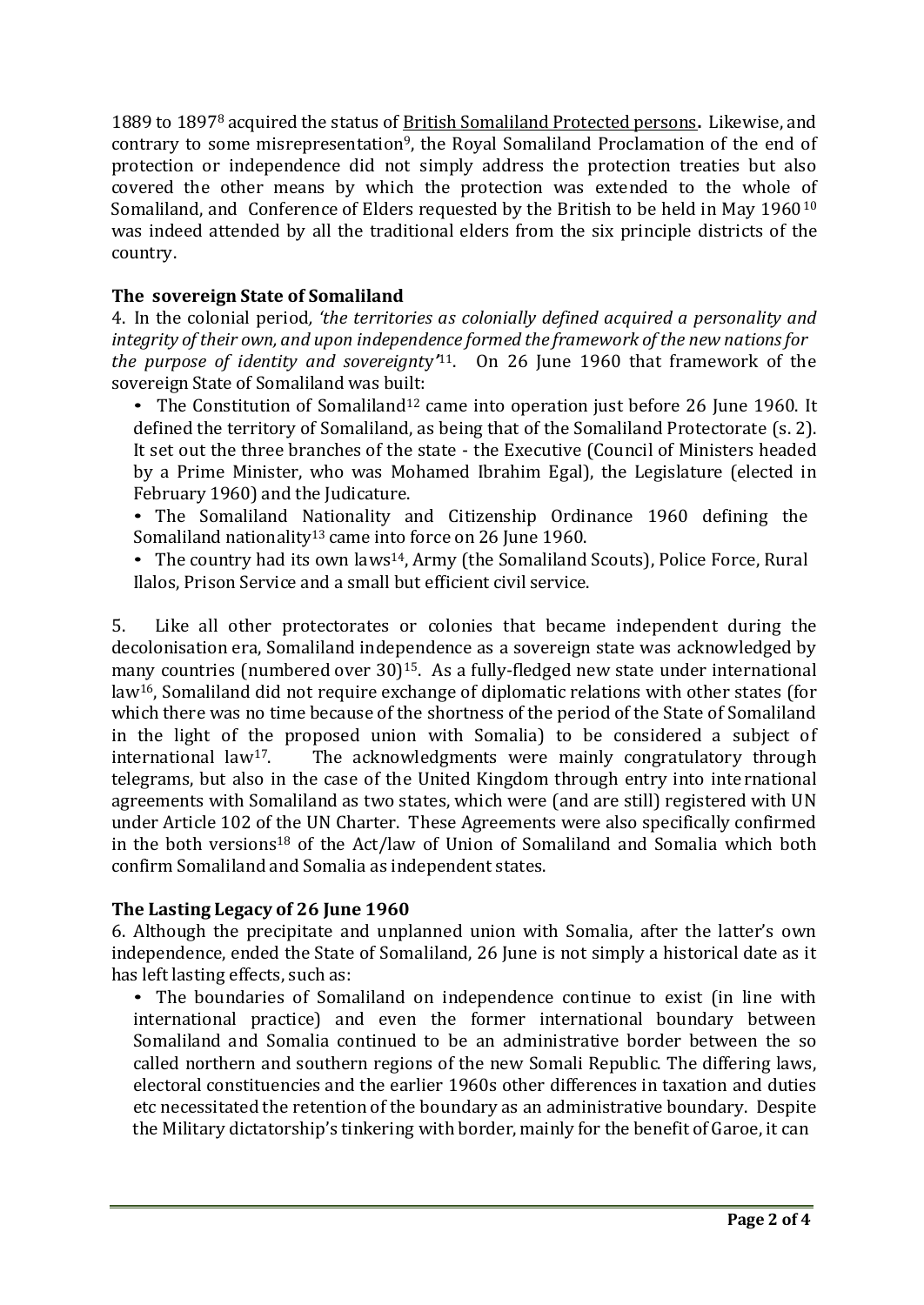still be seen as largely reflecting that previous international boundary<sup>19</sup> right up the collapse of the Dictatorship state in January 1991.

The people of Somaliland, who share ethnicity with other Somalis, may have lost their Somaliland nationality (as did the Somalians<sup>20</sup> theirs), but they have retained their national origin<sup>21</sup> as 'rer Somalileyn' or, as nowadays termed Somalilander<sup>22</sup>. It is a distinct identity that goes back to the 19th century.

• For any Somalians who talk about the *Gobollada Waqooqi* (Northern Regions), <sup>26</sup> June, should remind them that two states and not two regions formed the defunct union. Neither was there a country/state called 'Somalia'23 which the colonialists divided up in the 19th century.

7. Above all any independence gained is never forgotten, and specially more so when it was given up so easily for an unattainable dream. 26 June will, therefore, also always remind Somalilanders the preciousness of what they have lost once and, together with 18 May (re-acquisition of independence) serve as a warning of never again!

### **Somaliland Societies of Europe 26 June 2019**

<sup>4</sup> Malcolm Shaw, *Title to Territory in Africa,* (Clarendon Press 1986) 49.

9 For example, this article titled 'Political Identity in Somaliland' dated 07/07/18 published at this link: https://www.hiiraan.com/op4/2018/july/158960/political identity in somaliland.aspx .

<sup>1</sup> The Flag of Somalia (*Bandiera della Somalia*) was adopted under Ordinance No. 17 of 6 September 1954 - [http://www.somalilandlaw.com/Somalia\\_Flag\\_Ordinance\\_1954.pdf.](http://www.somalilandlaw.com/Somalia_Flag_Ordinance_1954.pdf) The Emblem of Somalia (*Emblema della Somalia*) was adopted under law No. 11 of 10 October 1956 [http://www.somalilandlaw.com/Somalia\\_Emblem1956.pdf.](http://www.somalilandlaw.com/Somalia_Emblem1956.pdf)

<sup>&</sup>lt;sup>2</sup> On this 28<sup>th</sup> year of the re-birth of the independent state of Somaliland, the ethnic Somali ministers and governments of two of these three other territories based at their capitals of Djibouti and Jigjiga have mutual beneficial links with the Somaliland ministers and government based at Hargeisa.

<sup>3</sup> Article XXXIV of the General Act of Berlin (26 February 1885) imposed a duty of notification on any '*power which henceforth takes possession of a tract of land on the coasts of the African Continent outside of its present possessions, or which, being hitherto without such possessions,shall acquire them and assume a protectorate …*'. In respect of Somaliland, the British official notification to the Berlin General Act Powers on 20 July 1887 informed them that by Agreements with certain tribes on the Somali Coast, a British Protectorate had been established from '*Ras Jiburti (or Ras Djiebouti) on the southern coast of the Bay of Tajourah to Bunder Ziadeh, in the 49th meridian of east longititude (Greenwich*)'.

 $5$  In an Exchange of Notes on  $2<sup>nd</sup> - 9<sup>th</sup>$  February 1888 (known as the Waddington and Marquis of Salisbury Agreement) , Britain and France defined their 'respective spheres of influence' on the Somali Coast. Para 2 confirmed that '*The Government of the French Republic recognise the Protectorate of Great Britain over*  the coast to the east of the above line as far as Bender Ziadeh, as well as over the inhabitants, tribes, *and fractions of tribes situated to the east of the same line'*.

<sup>6</sup> On 5 May 1894 an Agreement (The Ford-Crispi Agreement) was signed between Britain and Italy for defining their respective' areas of influence. which confirmed the Bunder Zaida and 49th meridian boundary and delineated the rest of the boundary between Somaliland and Italian Somalia.

<sup>7</sup> In the case of Somaliland (and other British protectorates) the exercise of the prerogative power and legislation by the assertion of '*treaty, grant, usage, sufferance and other law means [such as the Foreign Jurisdiction Act 1890*]' were used. For example, the 1899 Somaliland Order in Council, which was one of the earliest 'constitutional instrument' of the Protectorate, stated that the limits of the Order '*are the territories comprised in the Somaliland Protectorate, which includes the territories bounded on the north by the Gulf of Aden, on the east and south by the territories under the Protectorate of Italy, and on the west by the territories of the Emperor of Ethiopia, and the French Protectorate of Jibuti'*.

<sup>8</sup> The Anglo-Ethiopia Treaty (Rodd-Menelik) dated 14 May 1897.